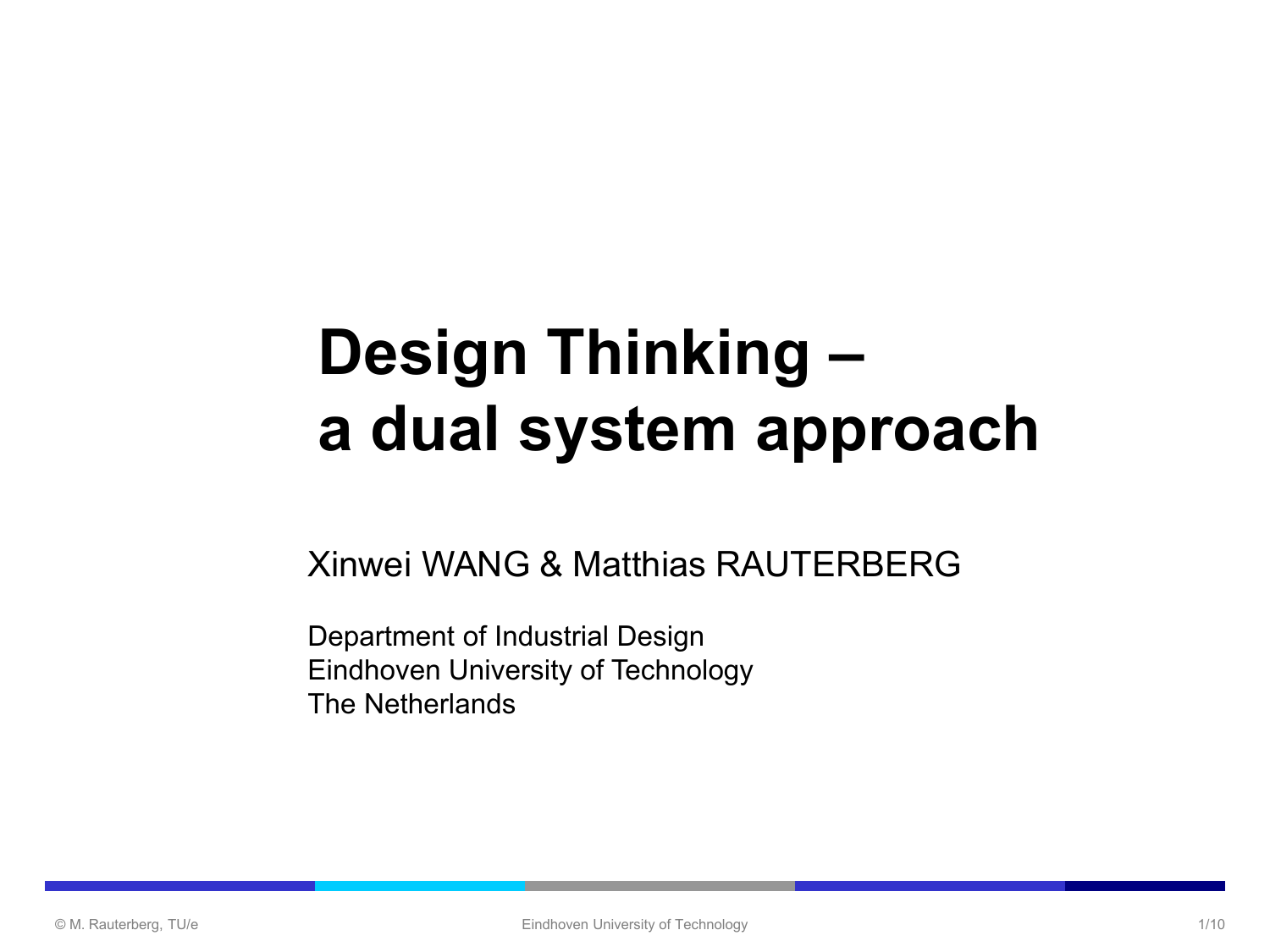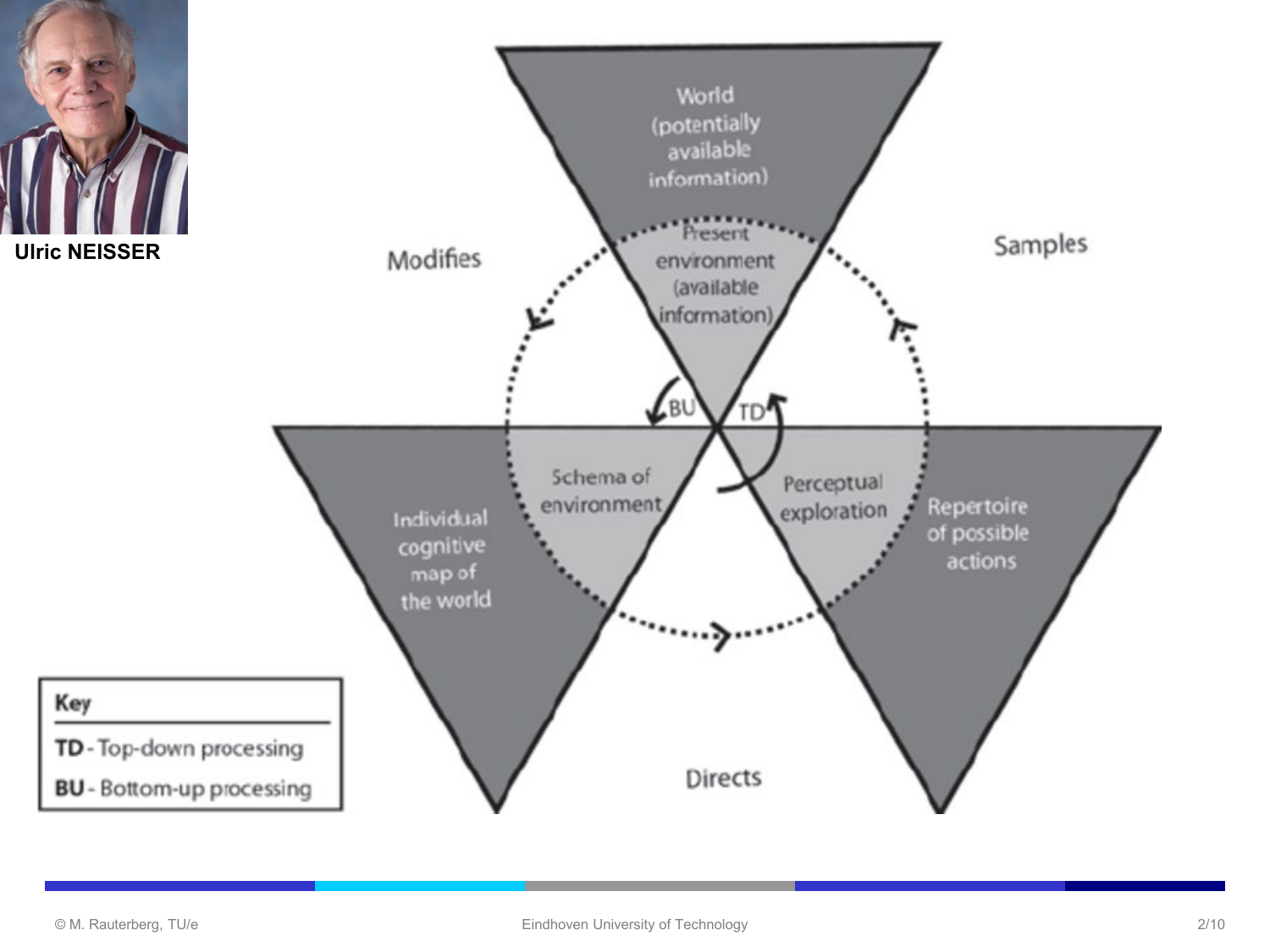

Cup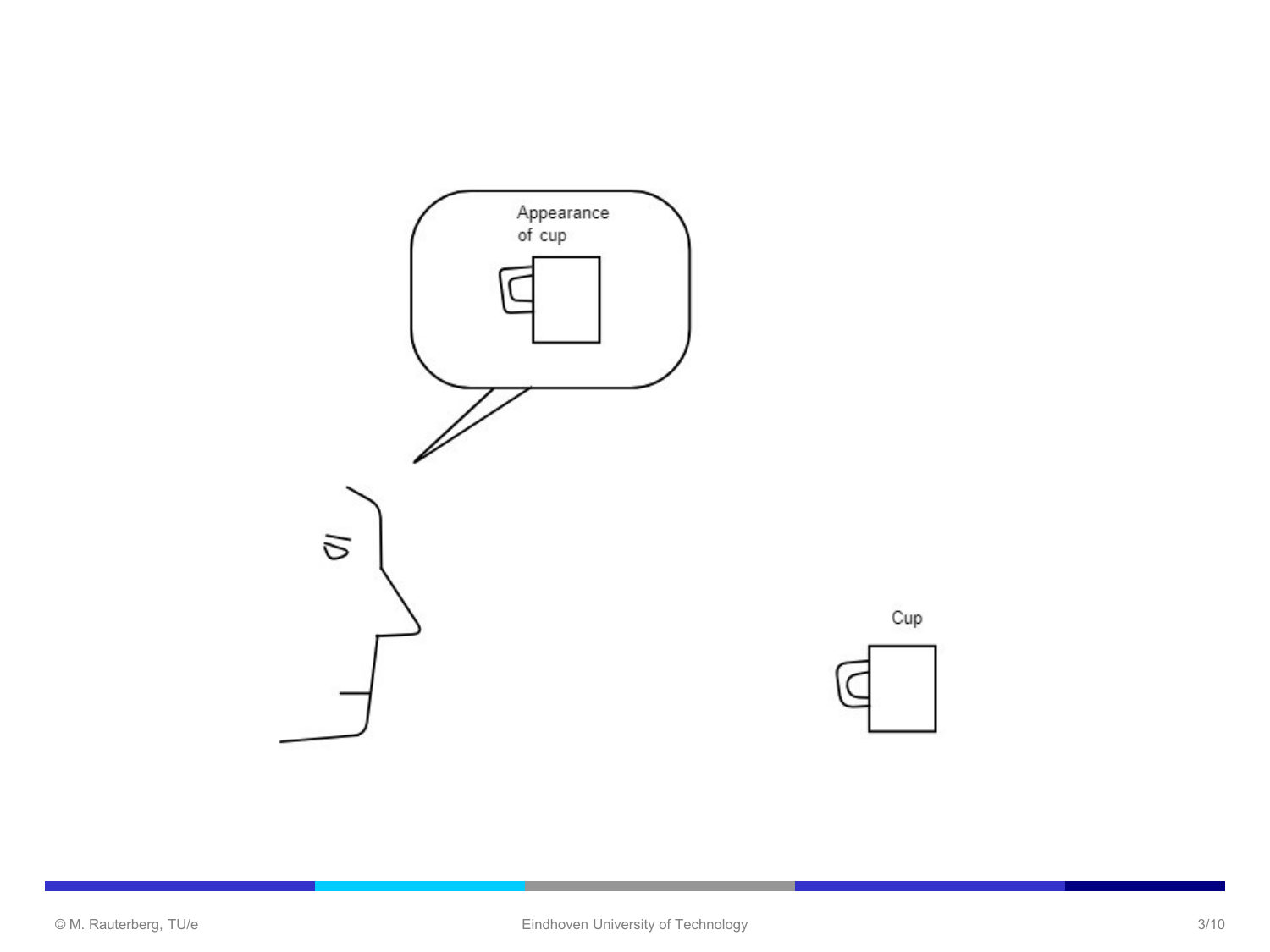

## Ceci n'est pas une pipe.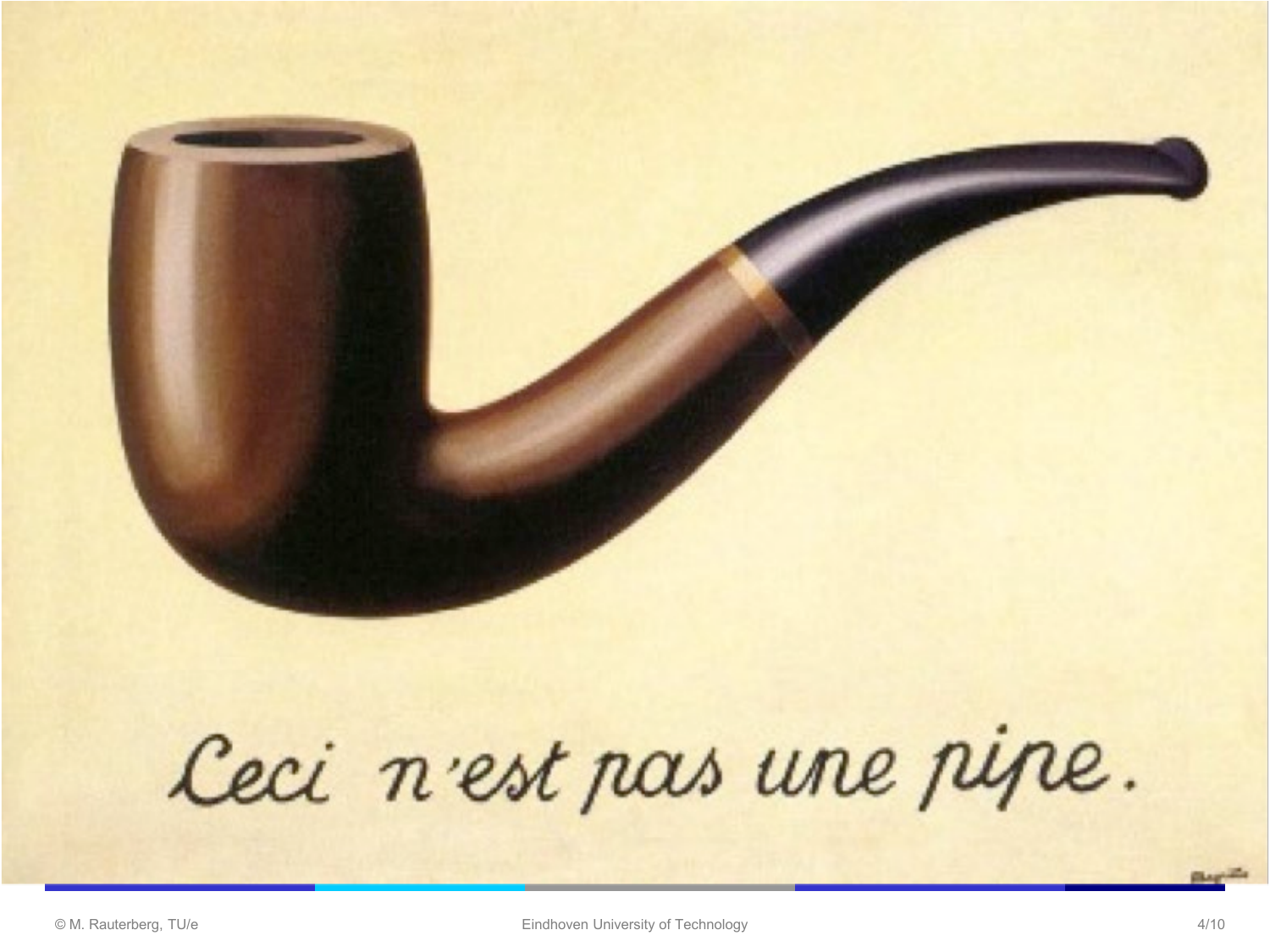# PHENOMENOLOGY

"Consciousness is known through the world, and at the same time, the world is known through consciousness" (Kung, 1980, p. 145).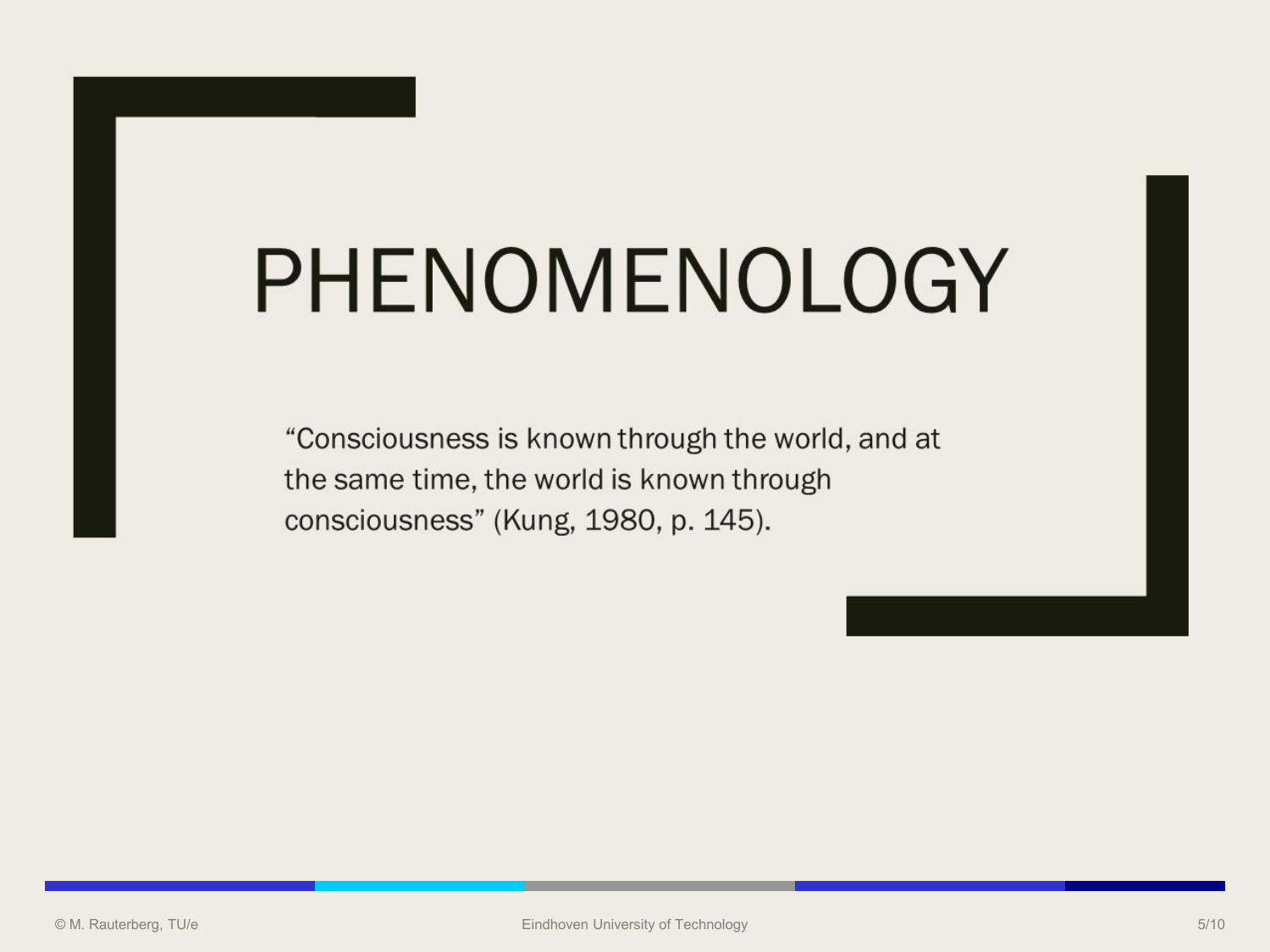

multi modal sensory input

**REF**: Hofmann, W., & Wilson, T. (2010). [Consciousness, introspection, and the adaptive unconscious](http://www.alice.id.tue.nl/references/Hofmann-Wilson-2010.pdf). In B. Gawronski & B. K. Payne (Eds.), *Handbook of Implicit Social Cognition: Measurement, Theory, and Applications* (pp. 197-215). New York: Guilford Press.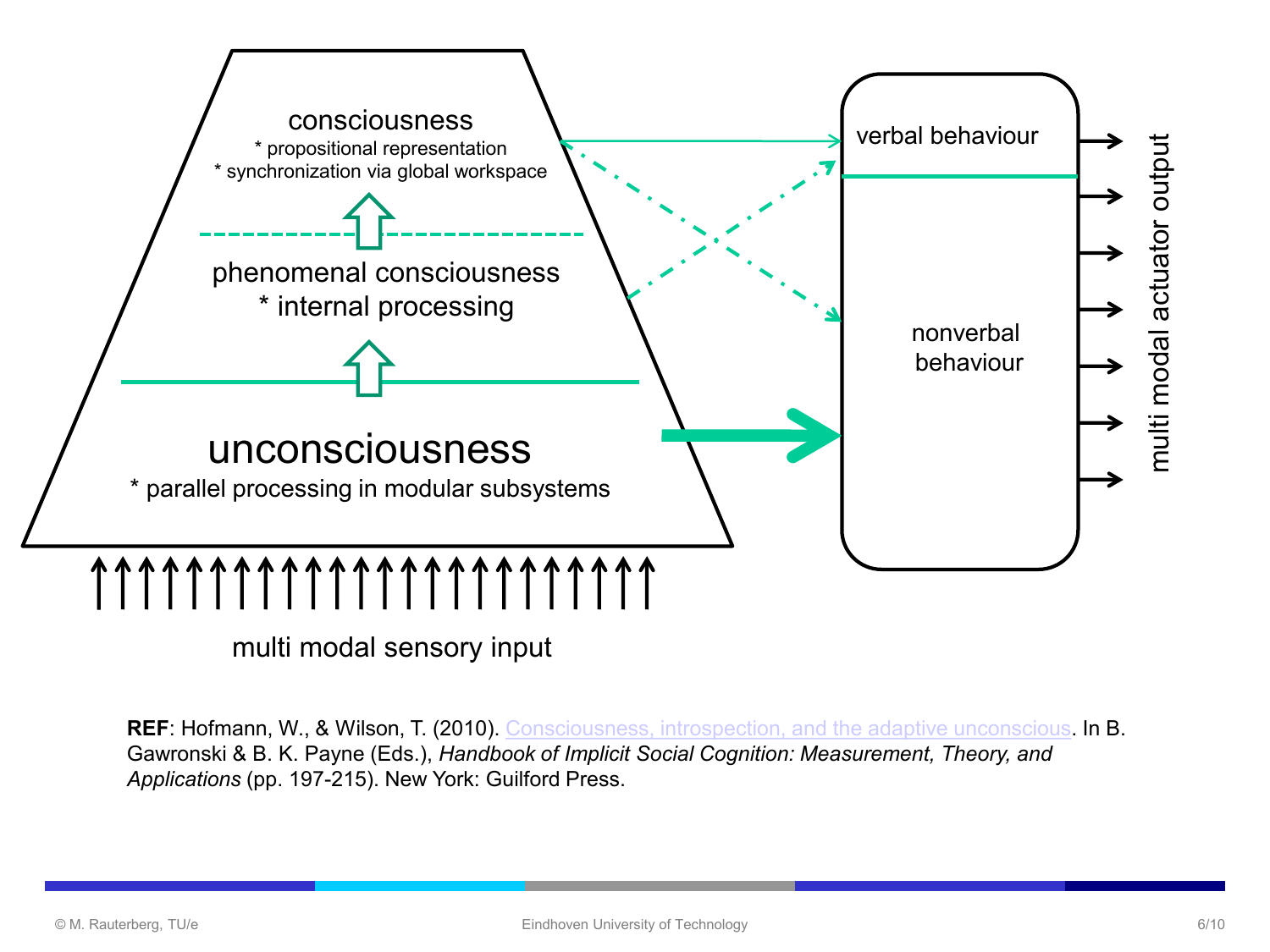

Daniel **Kahneman** Map of Bounded Rationality: A Perspective on Intuitive Judgement and Choice . **Nobel Prize** Lecture, 8 December 2002 [\[PDF](http://www.alice.id.tue.nl/references/kahnemann-2003.pdf)]



**PERCEPTION INTUITION REASONING SYSTEM 2 SYSTEM 1** Fast Slow **PROCESS Parallel Serial Automatic** Controlled **Effortless Effortful Associative Rule-governed Flexible Slow-learning** CONTENT **Percepts Conceptual representations Current stimulation Past, Present and Future Stimulus-bound** Can be evoked by language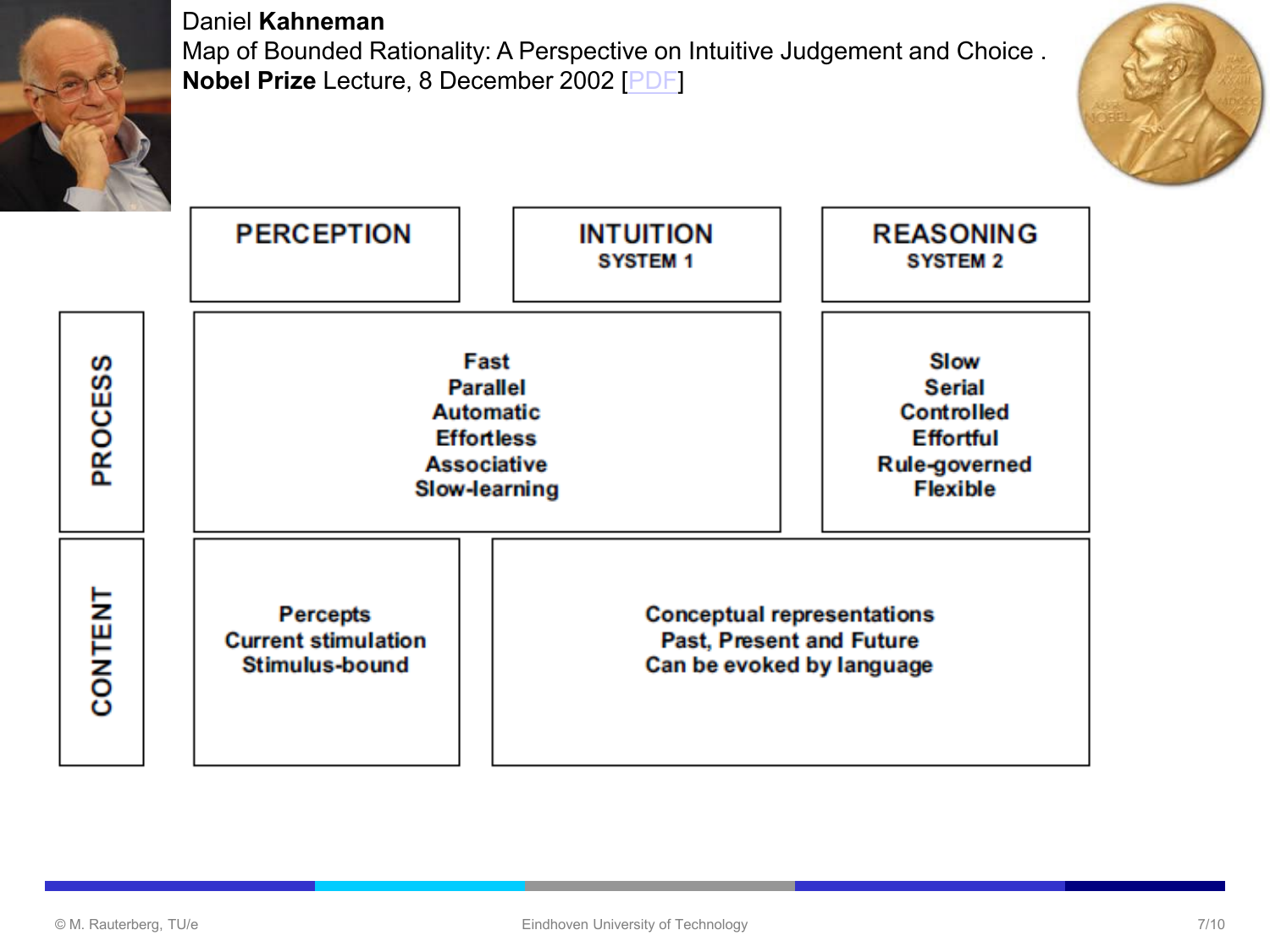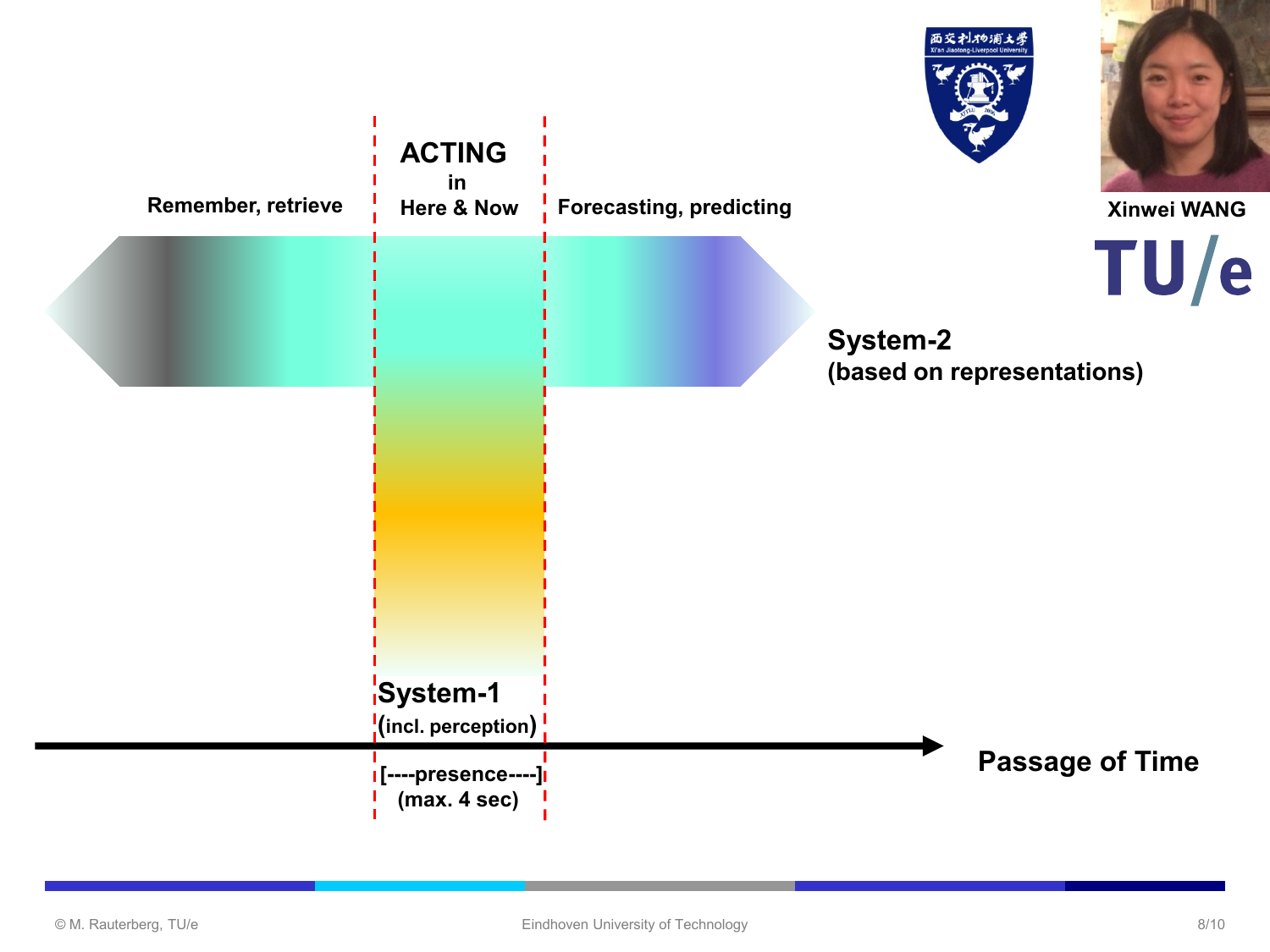#### **ENTRANCE TO WORMHOLE**